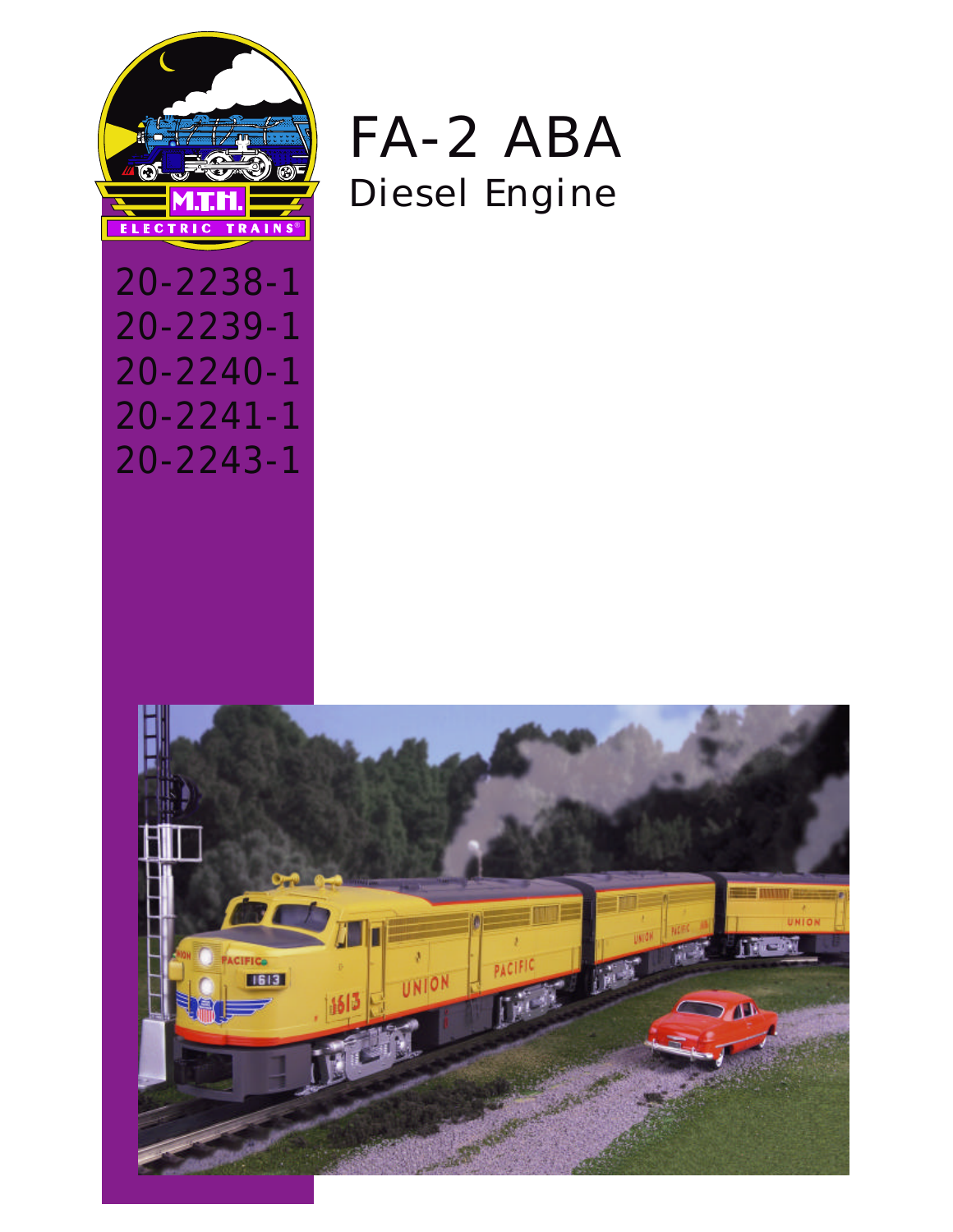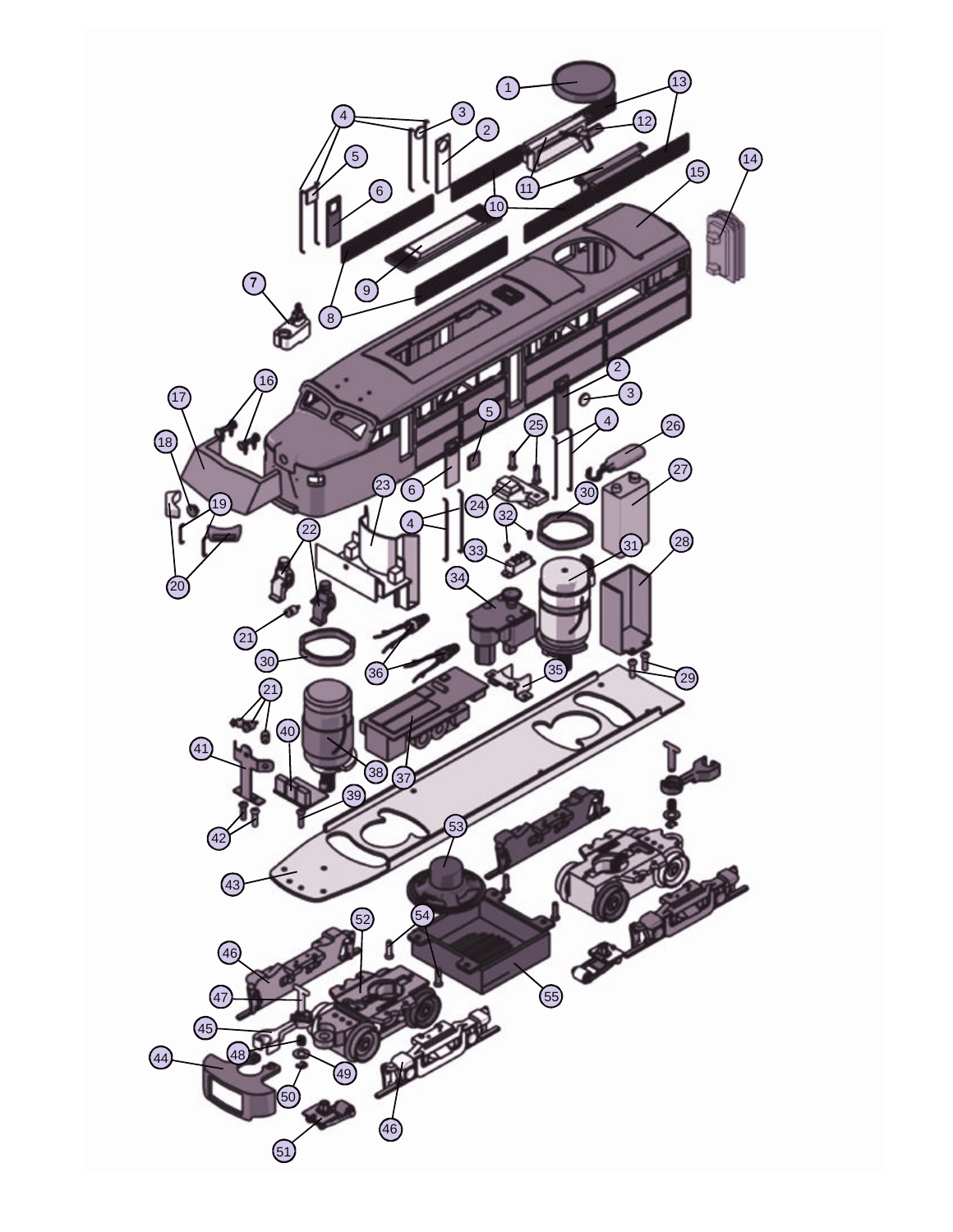# FA-2 Leading

### Engin e Parts

Name Part # \$ Price Per Unit

- 1.) Fan Screen
- 2.) Door
- 3.) Window 4.) Handrail
- 5.) Window
- 6.) Door
- 7.) Contact Spring Base
- 8.) Vent Screen
- 9.) Roof Detail
- 10.) Vent Screen
- 11.) Detail
- 12.) Fan
- 13.) Vent Screen
- 14.) Diapragm
- 15.) Shell
- 16.) Horn
- 17.) Window
- 18.) Headlight Lens
- 19.) Rail
- 20.) Detail
- 21.) Bulb
- 22.) Engineer
- 23.) Engineer Mount
- 24.) Bracket
- 25.) Screw
- 26.) Battery Leads
- 27.) Battery
- 28.) Battery Housing
- 29.) Screw, Battery Housing
- 30.) Rubberband
- 31.) Motor
- 32.) Screw, Switch
- 33.) Switch
- 34.) Smoke Unit
- 35.) Smoke Unit Mount
- 36.) Wire Splicer
- 37.) Circuit Board
- 38.) Motor
- 39.) Screw, Circuit Board
- 40.) Circuit Board
- 41.) Light Bracket
- 42.) Screw, Light Bracket
- 43.) Chassis
- 44.) Pilot
- 45.) Coupler
- 46.) Truckside
- 47.) T-Rod
- 48.) Spacer
- 49.) Washer
- 50.) E-Clip
- 51.) Pickup
- 52.) Truck
- 53.) Speaker
- 54.) Screw, Speaker Housing
- 55.) Speaker Housing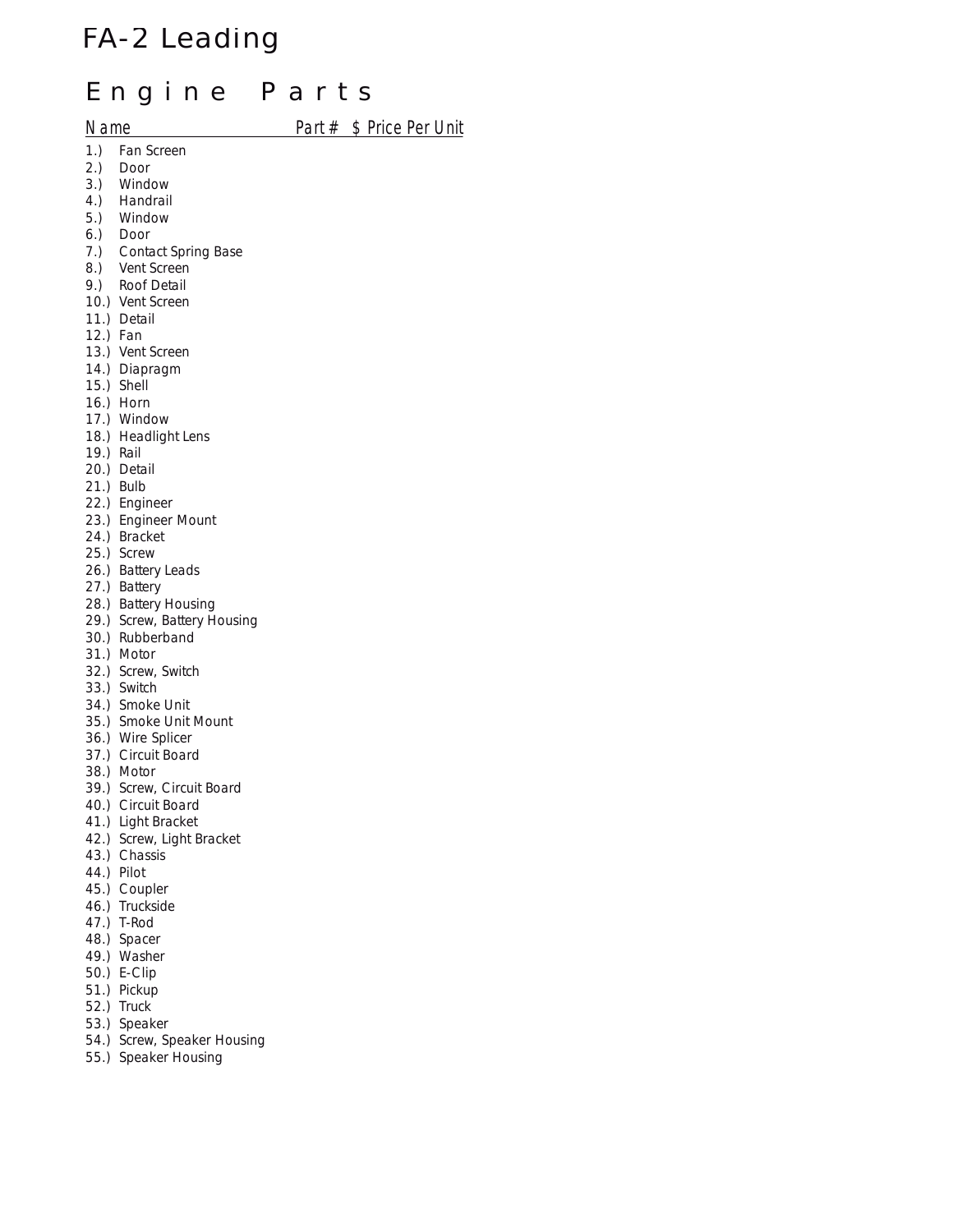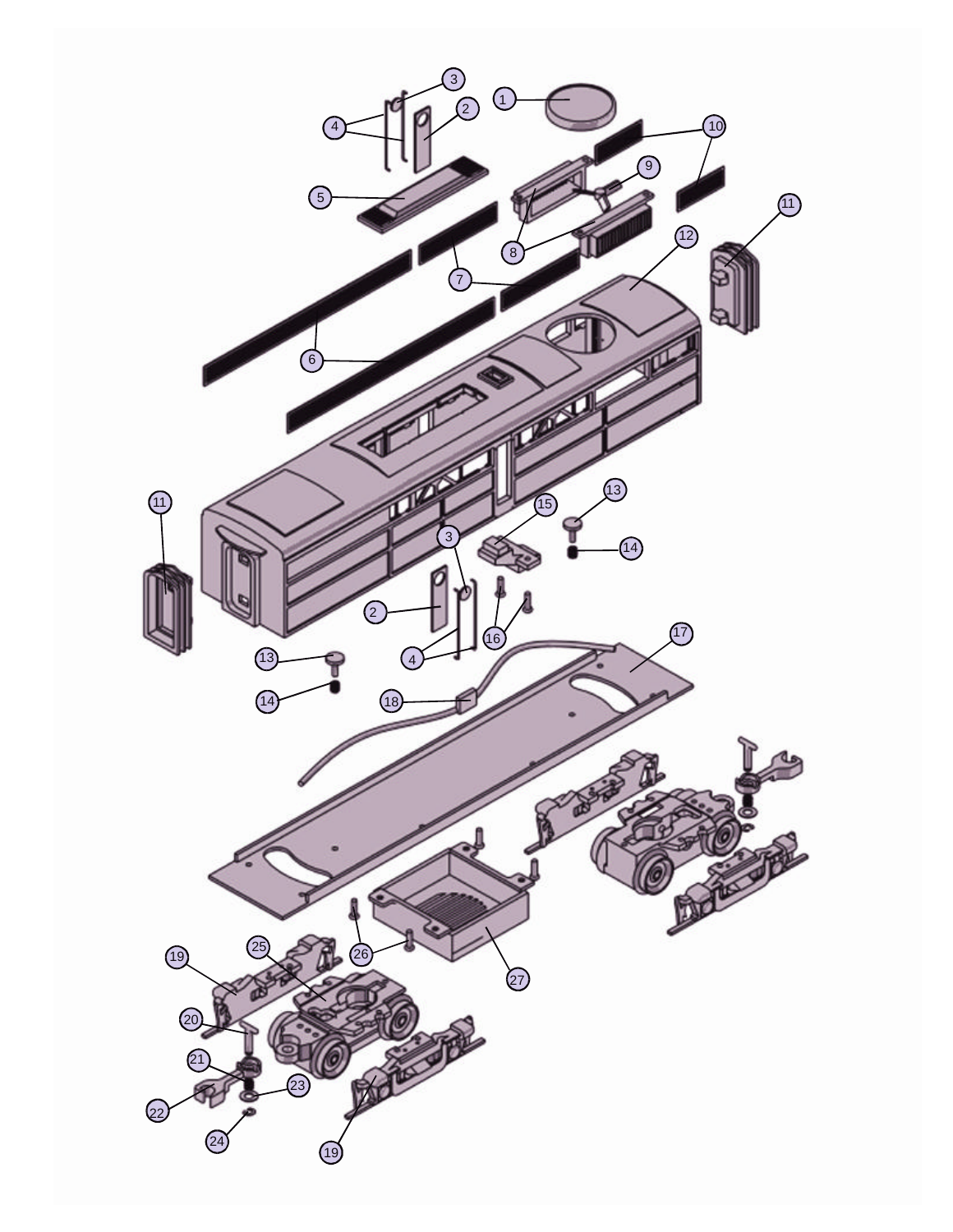# FA-2 B

### Non-Powered Unit Parts

Name Part # \$ Price Per Unit

- 1.) Fan Screen 2.) Door
- 3.) Window
- 4.) Handrail
- 5.) Roof Detail
- 6.) Vent Screen
- 7.) Vent Screen
- 8.) Detail
- 9.) Fan
- 10.) Vent Screen
- 11.) Diapragm
- 12.) Shell
- 13.) Screw
- 14.) Spacer
- 15.) Bracket
- 16.) Screw
- 17.) Chassis
- 18.) Wire Harness
- 19.) Truckside
- 20.) T-Rod
- 21.) Spacer
- 22.) Coupler
- 23.) Washer
- 24.) E-Clip
- 25.) Truck
- 26.) Screw, Speaker Housing
- 27.) Speaker Housing (Empty)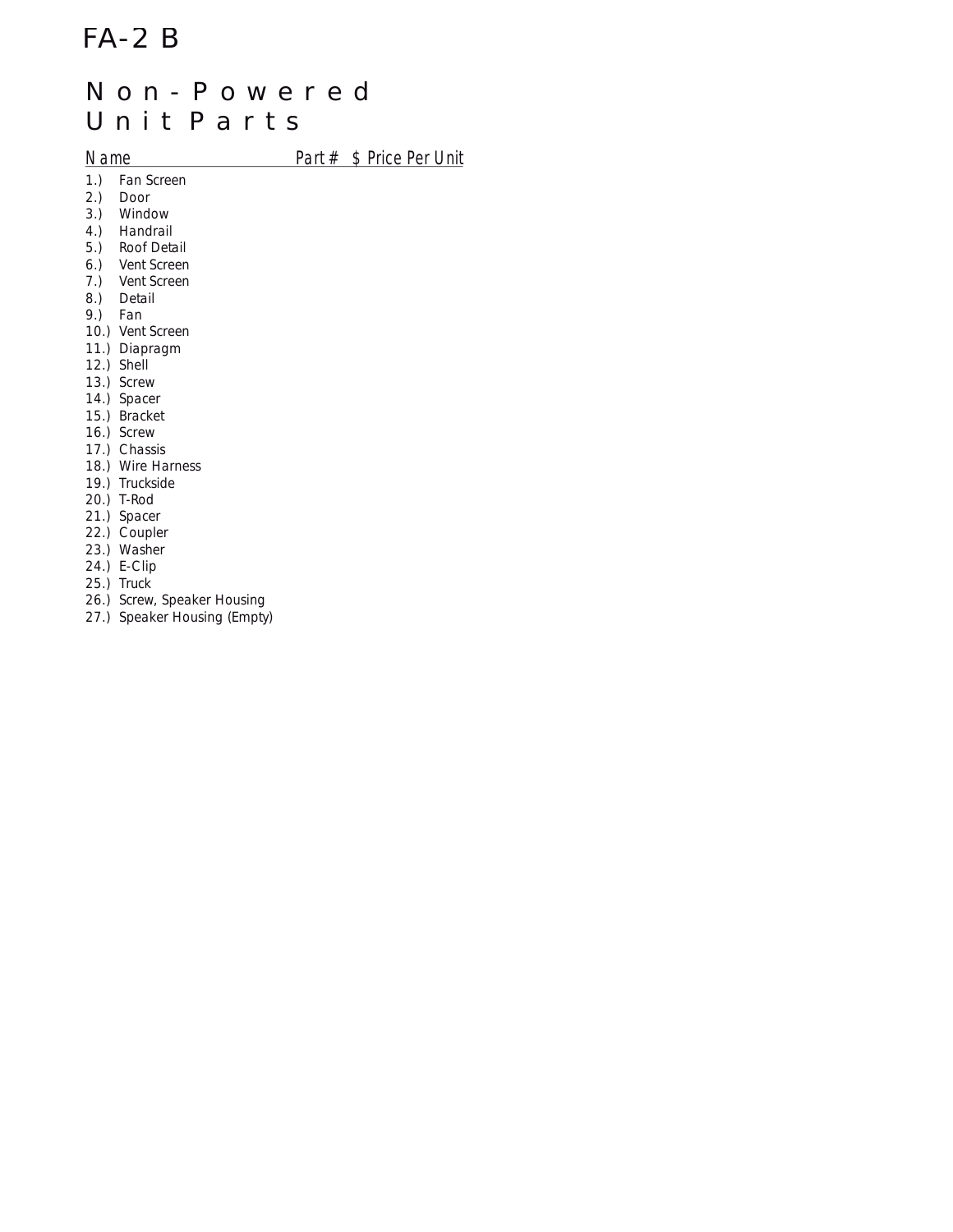